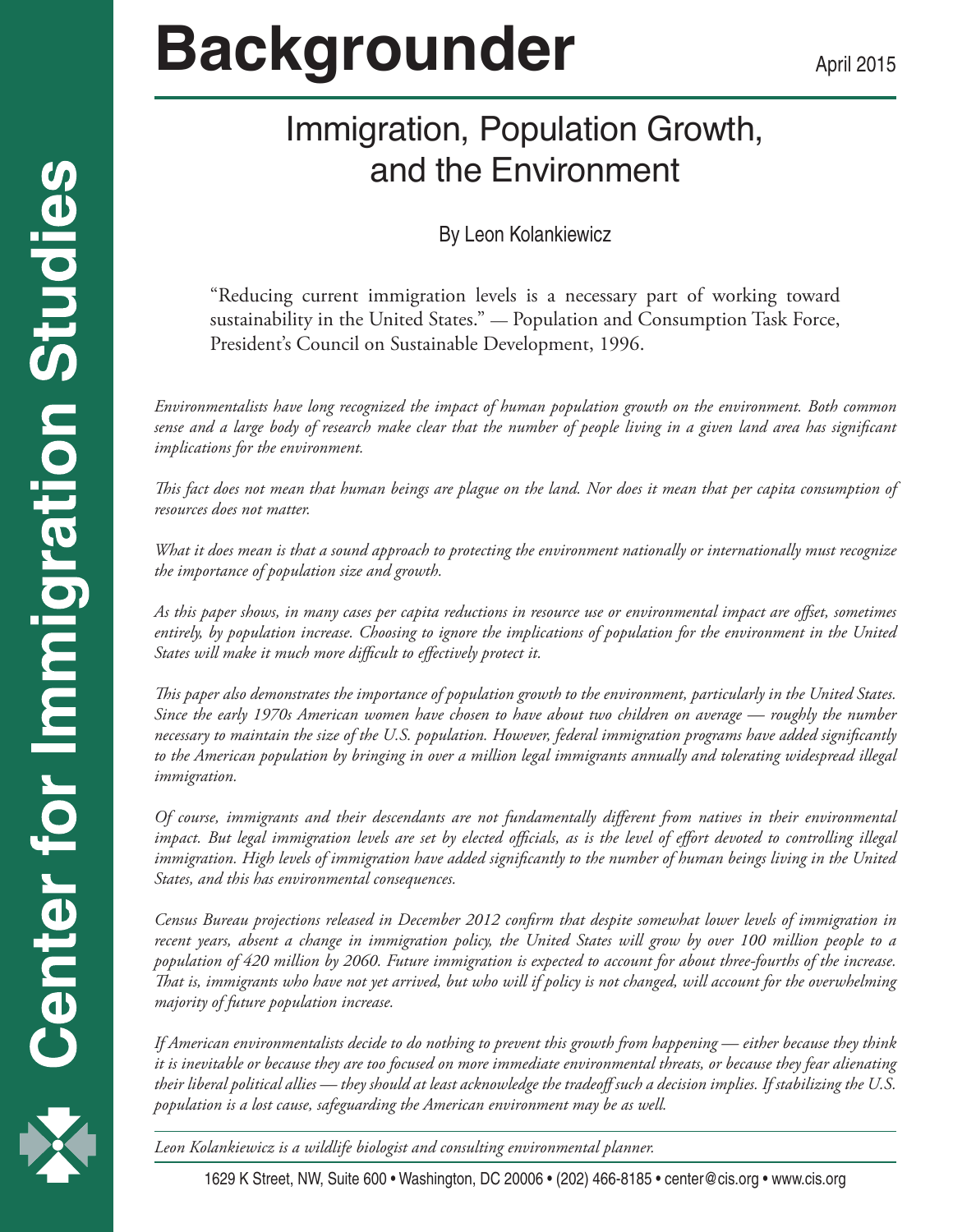### Introduction, or Why Human Population Matters

At the most basic level, biologists classify all living organisms by ecological function into two groups: 1) producers, or plants, and 2) consumers, or animals. All consumers, including all humans, extract low-entropy matter and energy from environmental sources and excrete wastes into environmental "sinks". In so doing, each and every human being exerts a tangible load on his or her biophysical milieu.

Cumulatively, over the course of a typical human lifetime, the sheer quantities of resources consumed and wastes generated are staggering, especially in wealthier, developed societies like our own. For example, from birth to death, the average American uses over 1,400 tons of newly mined minerals.<sup>1</sup> Consuming resources and discarding the ensuing wastes entail a myriad of environmental consequences or impacts.

This then is why the number of human beings *—* our population size *—* matters. It is why population size and growth rates matter, or should matter, to ecologists *—* scientists who study living systems, or ecosystems  and environmentalists *—* citizens concerned about the environment. The "environment" includes pretty much everything under the sun, both natural and manmade. It is not only clean air and water, the climate, soils, forests, wetlands, wilderness, and wildlife; it is also croplands and rangelands, open pit mines, and the "built environment" *—* human settlements from historic villages to modern mega-cities, cultural monuments, and glistening or tottering infrastructure *—* as well as such intangibles as the "quality of life".

One striking measure of just how thoroughly our own species, *Homo sapiens*, has come to dominate the rest of nature is that at present, even with more than 30,000 species of land-dwelling vertebrates (mammals, birds, reptiles, amphibians) living on earth, more than 90 percent of the total biomass (weight) of all these creatures combined is comprised of humans and domestic animals (dogs, cats, cattle, sheep, pigs, chickens, etc.). Ten thousand years ago this figure was a mere  $0.1$  percent.<sup>2</sup>

Wherever and whenever human population growth occurs, it changes the environment or exacts a cost. One of these costs is to other species that have inhabited earth alongside us since the very dawn of time, and with which our own species competes for habitat, resources, and energy. Human overpopulation has led to dramatic declines in the populations of thousands of species and pushed hundreds to the edge of extinction.<sup>3</sup>

# Population Growth, the American Environment, and American Environmentalists

Four million Americans were counted at the time of the first Census in 1790, most of them huddled along the Eastern Seaboard. That modest number has undergone six doublings, adding about 316 million of us to those initial four million, and we are well on our way to a seventh doubling sometime between 2050 and 2100.

The stunning transformation of a continent's virgin forests, prairies, mountains and rivers into the most prosperous and powerful nation in history is a shining success story, but one that has come at an environmental cost. The impact on America's natural environment has been significant and, in some ways, permanent and irrevocable.

Much of the transformation and exploitation of the American landscape occurred simply due to the skyrocketing needs and demands of an explosive increase in the number of Americans. The U.S. population quadrupled from 1900 to 2010.

Over time, this growth has been driven at different times by high immigration rates, high birth rates, or both. It has also been driven by the long-term decline in death rates (increasing longevity) that all developed and developing countries have experienced and welcomed. At times immigration has been the dominant factor in U.S. population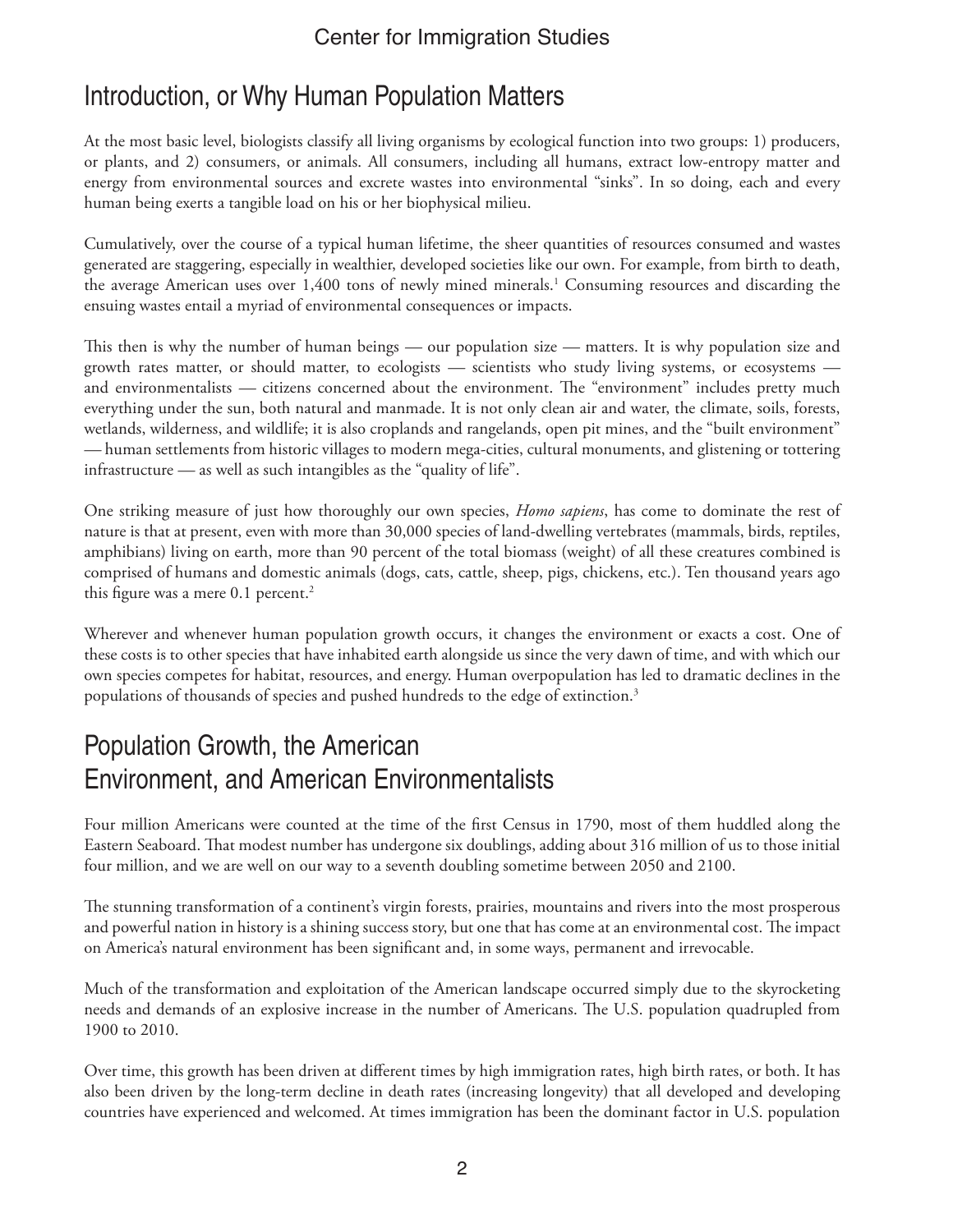growth; at times high birth rates have been more important. When the U.S. population grew by 28 million in the 1950s "baby boom" era, high birth rates drove almost all of that growth. However, birth rates decreased sharply from the 1950s to the 1970s, even as immigration rates began to soar, partly as a result of the Immigration and Naturalization Act (Hart-Celler Act) of 1965.

By the 1990s and 2000s, depending on the methodology used, immigration directly and indirectly accounted for about 60 to 80 percent of American population growth. And at least numerically this growth reached levels never before seen: Between 1990 and 2000 some 32 million more Americans were added to the population *—* the largest increment of any decade in our history *—* and in the 2000-2010 period, an additional 27 million joined our ranks — the third-most of any decade.<sup>4</sup> Immigration will continue to exercise a dominant role for the foreseeable future.

In December 2012 the Census Bureau released population projections that reflected a downturn in immigration levels, particularly illegal immigration, that has been well documented.5 Nevertheless, the Bureau's new projections show that the U.S. population will grow from 309.3 million in 2010 to 420.3 million in 2060 — a 111 million increase. Based on these new projections as well as prior research, an estimated 82 million (74 percent) of population growth will come from future immigration.<sup>6</sup> And this estimate assumes a historically low level of immigration. If immigration turns out to be higher than the Census Bureau assumes in its newest projections, then it will add more than 82 million new residents to the U.S. population.

As noted in a Center for Immigration Studies *Backgrounder*<sup>7</sup> , immigration's preponderant role in driving American population growth has not been at the center of the nation's immigration debate, in spite of the fact that increasing the nation's total population is one of immigration's clearest and most direct effects on the country. Neither has it been a focus of concerted environmentalist angst or advocacy, in spite the spirited activism of a few diehard population activists, and regardless of the fact that, as noted above, population growth has important implications for environmental degradation, congestion, habitat and species loss, and resource depletion, even as it thwarts the pursuit of sustainability.

As discussed above, the Census Bureau projects that the U.S. population will grow by 111 million between 2010 and 2060 with future immigration accounting for the overwhelming majority of future population increase. If this immigration and subsequent population growth occur, the consequences for the American environment will almost certainly be starkly negative. Even if American environmentalists decide to do nothing to prevent this growth from happening *—* either because they think it is inevitable or because they are too focused on more immediate environmental threats, or because they fear alienating their liberal political allies *—* they should at least acknowledge the tradeoff such a decision implies. If stabilizing the U.S. population is a lost cause, safeguarding the American environment may be as well.

# Assumptions and Predictions

"It's tough to make predictions, especially about the future", baseball great and homespun sage Yogi Berra once said. And the further into the future one peers, the tougher it gets. Demographers themselves are wary of making projections much beyond 50 years because they have learned the hard way that the longer the time frame, the greater the likelihood of one or more unanticipated phenomena making hash of the careful assumptions upon which their deceptively precise projections rest.

Making predictions of future environmental trends, impacts, and conditions is even more fraught with risk because, 1) natural systems are highly complex and often behave in a counterintuitive or nonlinear manner; our understanding of nature is incomplete and constantly evolving, and 2) the human factor *—* both technological and social *—* is a continually moving target. One thing we do know about both natural and human systems is that both are capable of sudden, unexpected change, as well as gradual change, stasis, inertia, and lags.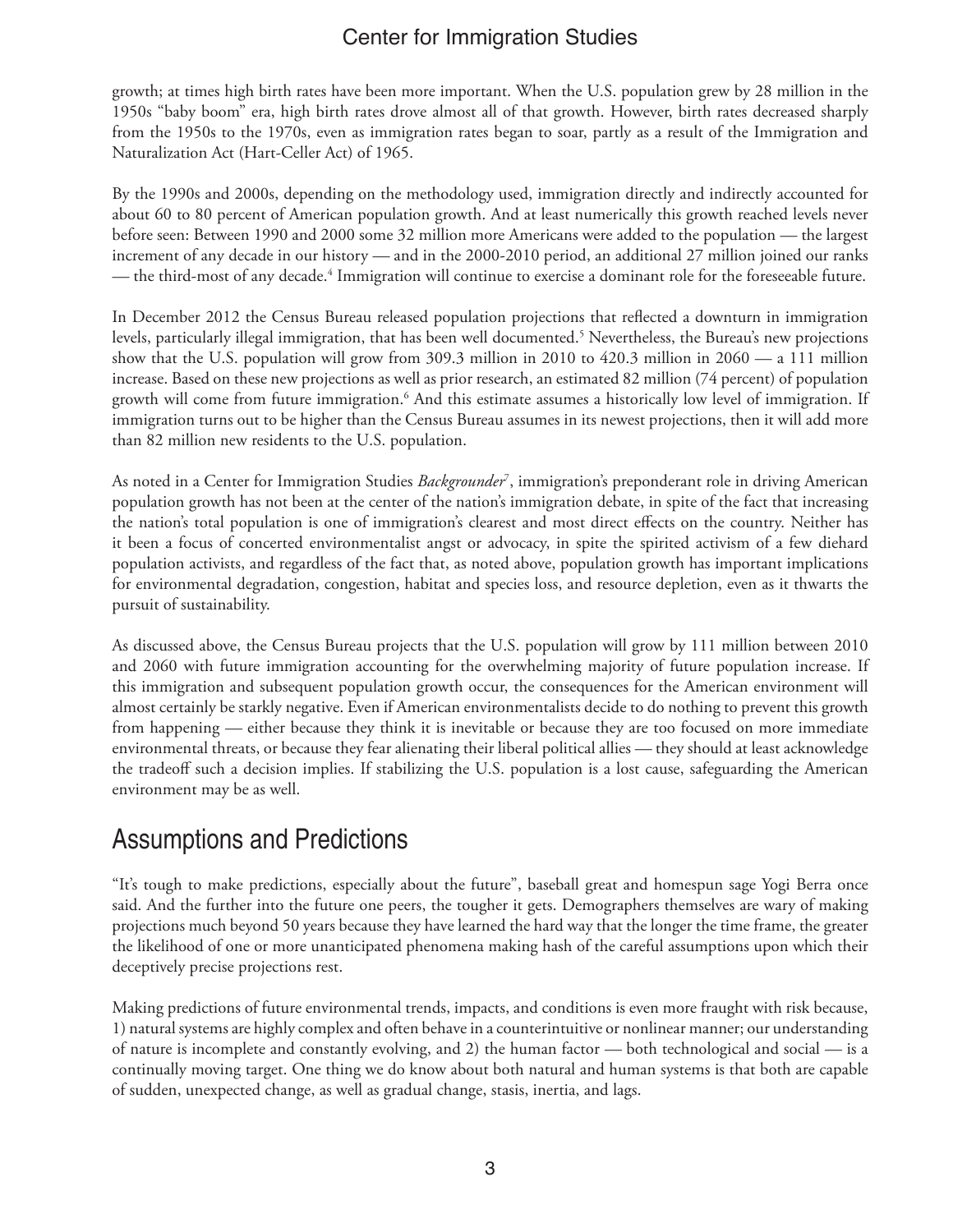Natural scientists use terminology such as "discontinuity", "tipping point", "state shift", and "phase shift" *—* some of which have entered the vernacular *—* to describe the precise moment when a system undergoes an abrupt change from one state to another. Sometimes these sudden shifts are reversible *—* as when water evaporates into a gas only to condense again into a liquid *—* sometime not, as with extinctions. Sometimes they produce new stable states, sometimes instability or chaos reign.

In the social sciences, scholar Nassim Nicholas Taleb has coined the expression "black swan" as a metaphor of rare, unforeseen events with outsized, disruptive effects on history, politics, finance, science, and technology.8 The straw that broke the camel's back was a black swan.

The predictions of ecologists, other scientists, and environmentalists as to the future state of the world are like snowflakes — infinite in variety. No two are exactly alike.

In 1972, a team of young systems dynamics modelers at the Massachusetts Institute of Technology (MIT) under Professor Jay Forrester countered the widely accepted notion that continuing exponential population growth and economic growth would result in a world that was ever more populated, polluted, and richer *ad infinitum*. Instead, *The Limits to Growth* warned that within a century, the likeliest outcome of the world system was "overshoot and collapse", in which human population and industrial output both contracted uncontrollably instead of either growing forever (which most economists believed) or stabilizing in an orderly, planned manner (which most ecologists and environmentalists advocated).<sup>9</sup>

In the four decades since *Limits*, a number of analyses and scenarios have emerged to challenge the conventional wisdom of both the mainstream environmental movement and the mainstream political/economic establishment that the future will merely be an extrapolation of the recent past. A 2008 article in *New Scientist* asked whether the demise of civilization was inevitable<sup>10</sup> due to the inherent unsustainability of ever more complex systems, a theory advanced in the 1980s by the anthropologist and historian Joseph Tainter, author of *The Collapse of Complex Societies*. 11

In 2012, in the prestigious British scientific journal *Nature*, a distinguished team of scientists from the United States, Canada, South America, and Europe warned that human population growth, extensive degradation and destruction of natural ecosystems, and climate change may be driving our biosphere toward an irreversible change, which they called "a planet-wide tipping point".12 The Association for the Study of Peak Oil and Gas (ASPO) warns of potentially severe economic, environmental, and social disruptions related to what they believe to be the imminent peaking of worldwide conventional petroleum production.13 Many climate scientists and advocacy groups assert that climate change will become increasingly disruptive to weather, agriculture, ecosystems, and the economy.14 Author Chris Clugston in his 2012 book *Scarcity* argues that ever-increasing global scarcity of scores of non-renewable natural resources threatens a "new normal" of geologically imposed austerity.15 Trend forecaster and best-selling author Chris Martenson offers "insights for prospering as our world changes",16 while the Post Carbon Institute claims that economic growth is all but over and touts itself as "leading the transition to a more resilient, equitable, and sustainable world".17 None of these believe that "business as usual" can prevail to the year 2060.

However, the predictions of this *Backgrounder*, to a large extent, do assume business-as-usual trends extrapolated and projected to 2060. The reason is that any predictions at all become all but impossible if one attempts to incorporate all of the possible game changers and black swans that may well swoop out of the sky and intervene between now and 2060, casting the United States and the world in a different direction … or into an alternative dimension entirely. It is also an exercise in futility to try to guess what the odds are between the different possible fates that await us.

In attempting to quantify environmental effects, this *Backgrounder* does not merely assume that each and every numerical increase in population has an exact proportionally greater effect on the resource or environmental attribute in question. In recent decades, substantial strides have been made in reducing the energy, resource, and water intensity of our economy. That is, it takes less energy and less water to generate a given dollar of GDP as a result of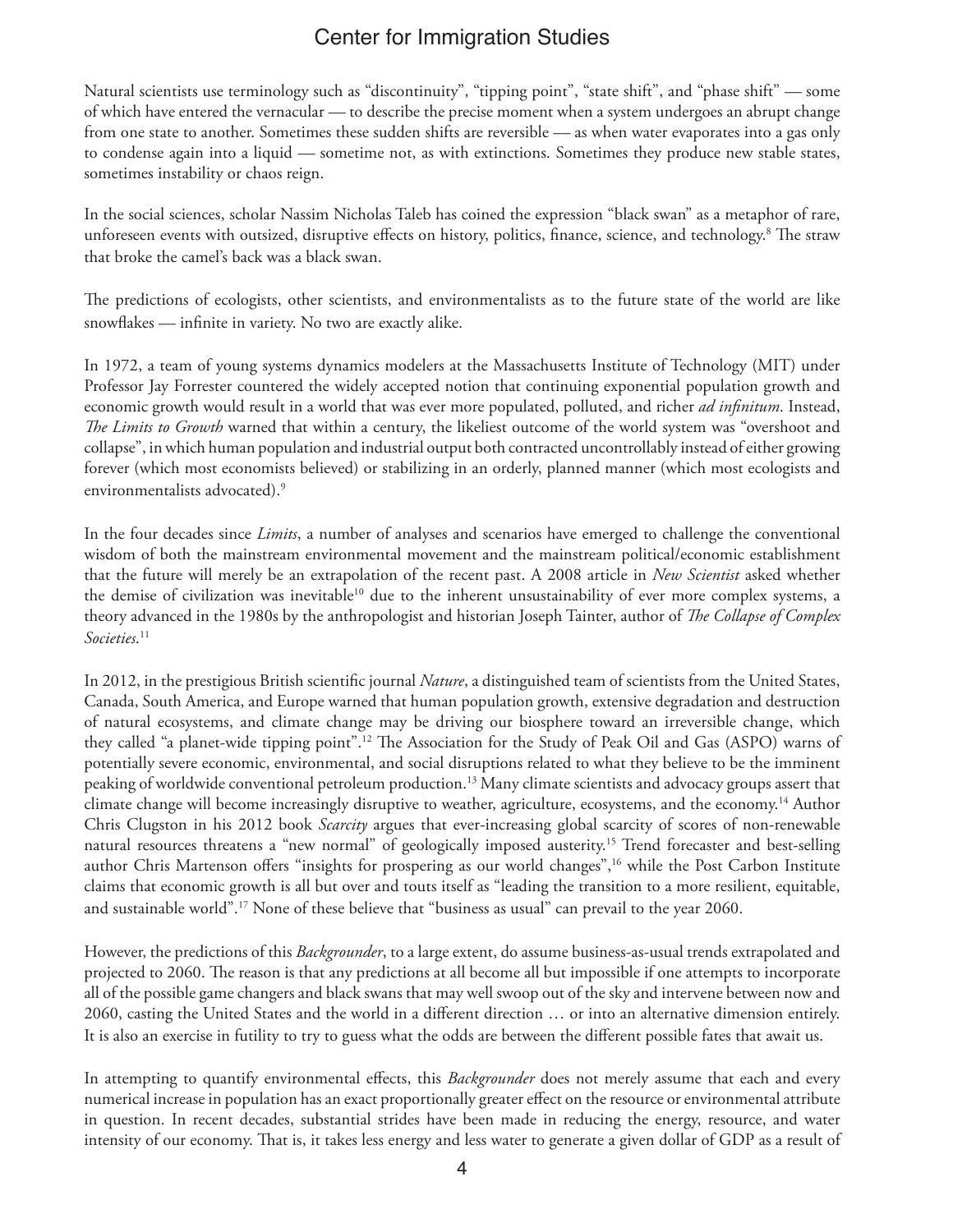improved energy and water efficiency. Average per capita energy and water consumption have also declined modestly over the last several decades, even as per capita income has grown, as a result of higher prices, incentives, both institutional and individual conservation efforts, and implementation of energy and water efficient technologies. Likewise, per capita land consumption has been declining in the last several years (in contrast to decades-long trends before that), as younger Americans appear to be opting for higher-density living, partly in response to economic pressures associated with higher gasoline and overall energy costs (shorter commutes and smaller, attached homes entail less energy use and expense).

The net effect of these improvements is not to eliminate entirely, but to reduce the marginal impact on the environment of each added increment of population. In some instances, this reduction is sufficient to offset, or almost offset, the added environmental load represented by a growing population. In other instances, population growth is of such a magnitude that it overwhelms the offsetting influence of conservation and efficiency measures. But whether population growth simply offsets reductions in per capita environmental impacts or adds to it, the fact remains that population increase makes the environment worse off than it otherwise would have been had it not occurred.

# Traffic Congestion

The degree of traffic congestion on American streets is a function of the populations of people and vehicles in comparison to roadway capacity. In recent decades, as urban populations and vehicle-miles-traveled (VMT to transportation planners) have grown faster than roadway capacity, congestion has worsened considerably. More and more motorists sit for longer and longer hours in gridlocked traffic breathing one another's fumes.

Every year the Texas Transportation Institute (TTI) issues Urban Mobility Reports that provide updated data on traffic congestion for cities and towns around the country.<sup>18</sup> The 2011 report concluded:

*Traffic congestion levels have increased in every area since 1982. Congestion extends to more time of the day, more*  roads, affects more of the travel, and creates more extra travel time than in the past. And congestion levels have *risen in all size categories, indicating that even the smaller areas are not able to keep pace with rising demand.*19

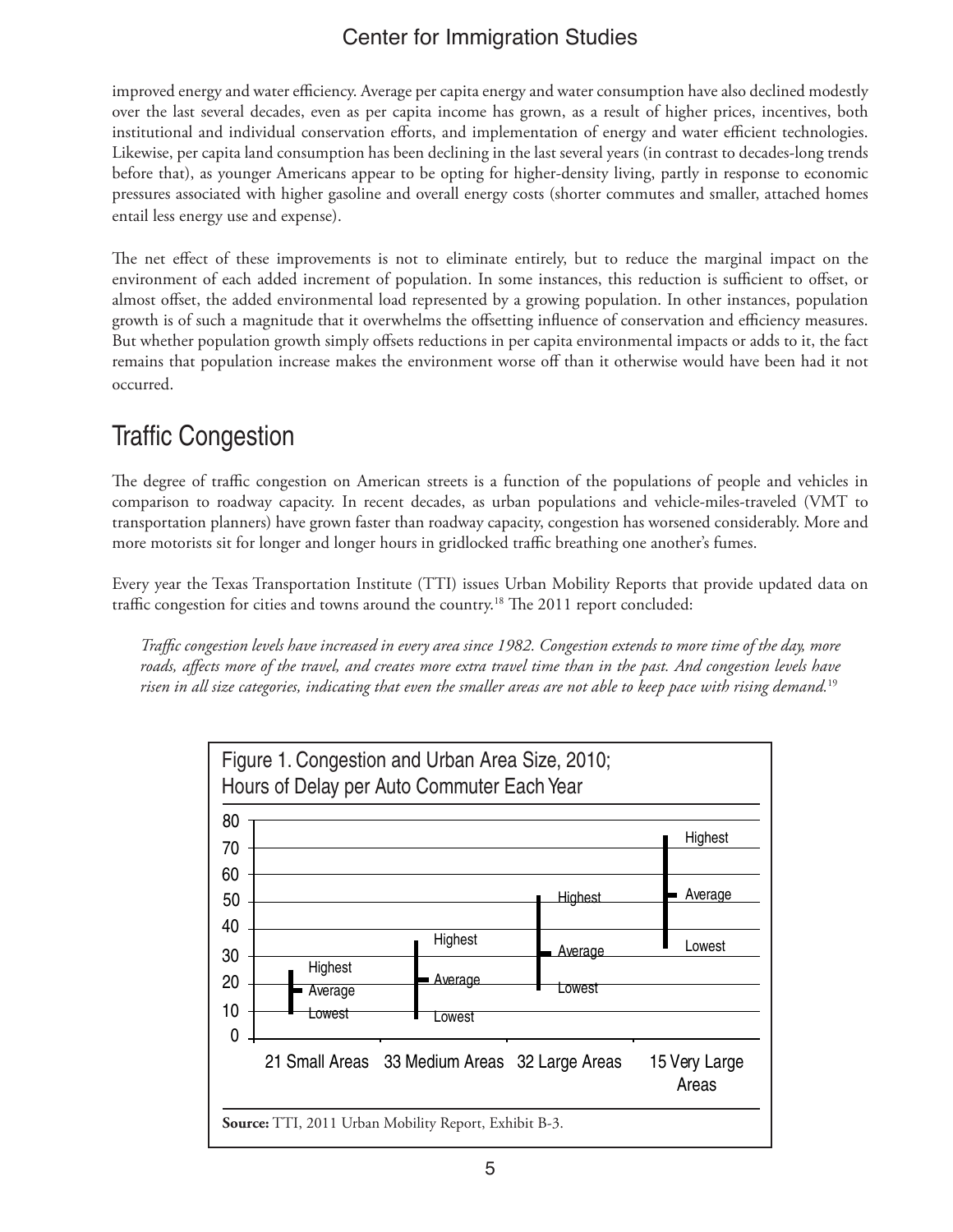Not surprisingly, traffic congestion is worse in larger urban areas than in smaller ones. Figure 1 displays this relationship. It is not unreasonable then, to assert that as the populations of cities and suburban areas grow, on the average about 36 percent by 2060, traffic congestion will worsen substantially. Washington, D.C., metro area motorists, who even now waste more than 70 hours every year sitting in traffic, may likely to find themselves idling for 100 hours a year by 2060 if population grow continues, even with ongoing and foreseeable transportation improvements.

A 36 percent increase in population does not necessarily equal a 36 percent increase in VMT for a variety of reasons. For example, more people can hypothetically opt to use public transit (e.g., buses, subways, light rail), although recent experience has provided little evidence of this. And a 36 percent increase in VMT does not necessarily signify a 36 percent increase in congestion and wasted time. Roadway capacity can expand at a faster pace, provided public or private funding to construct and maintain such capacity is available, less and less a sure proposition in this day and age of fiscal constraints and limited capital. Other possible game changers are driverless car technology under development by Google, which would reduce congestion by allowing vehicles to safely travel in a more compact fashion (closer together), and increases in gasoline prices, which could reduce congestion by reducing the number of cars on the road because driving has gotten far more expensive.

On the other hand, some roads operating at capacity now may be pushed over the tipping point by further population increases and become chronically congested. The funds or space to improve such roads may be limited or not available. In these cases even a modest number of new drivers could result in significant increases in traffic congestion and wait times. Federal, state, and local governments as well as the private sector will surely respond to increased population density. In fact, they have. But these responses have not prevented traffic congestion from growing worse. It seems almost certain that adding 111 million people to the U.S. population over the next half century will worsen our already overcrowded roads and freeways.

# Energy Consumption

Energy is vital because it keeps the economy running. Energy production and consumption each entail significant environmental repercussions ranging from oil spills and air pollution to nuclear power plant risks and nuclear waste disposal. Although so-called green or renewable energy sources have certain advantages, they are not environmental panaceas. Wind farms can cause bird and bat mortality, generate objectionable noise and other issues for nearby residents, interfere with radar at airports, as well as mar unspoiled mountain or coastal scenery. Centralized solar

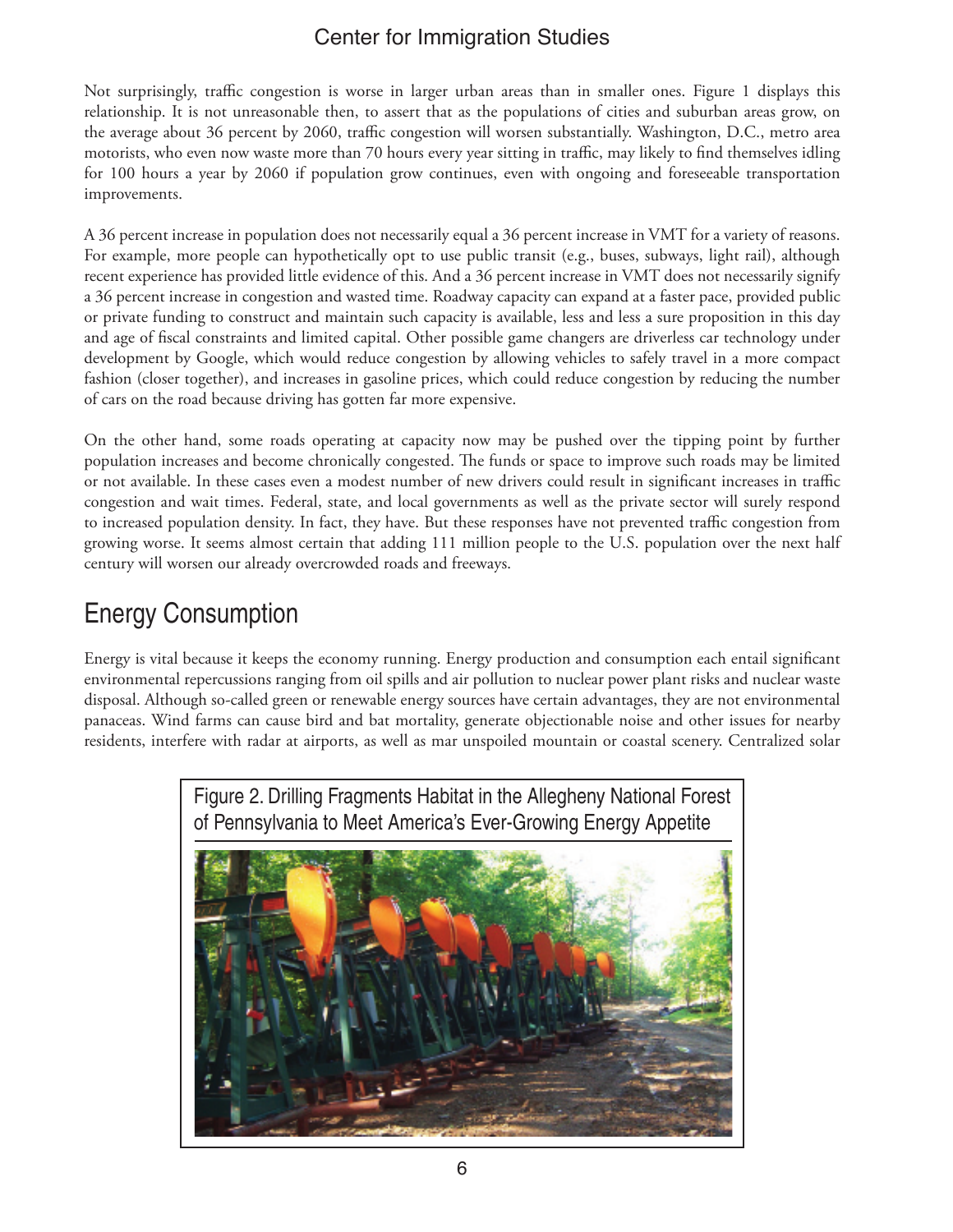

energy facilities in Southwestern deserts obliterate habitats and wildlife in those areas. Hydroelectric dams destroy runs of anadromous fish like salmon and shad.

Thus, the rate of annual energy consumption is a key index of environmental stresses even when that energy is produced by renewable sources. Americans are heavy energy users, among the highest per capita users on Earth and second only to colossal China in aggregate energy consumption. Moreover, both domestic and global energy consumption rates can be seen as unsustainable in the long run because some 85 percent of primary energy derives from non-renewable fossil fuels, which, when burned, are used up irrevocably and not replaced, leading to their inexorable depletion.

If per capita energy consumption were to remain unchanged, increasing America's population 36 percent by 2060 would increase energy consumption and its environmental impacts by roughly 36 percent as well. Fortunately, per capita energy use has decreased slightly in recent decades and is projected to continue this downward trend for the foreseeable future; by 2035, the U.S. Energy Information Administration (EIA) projects that energy use per capita will only be 80 percent of what it was 55 years earlier in 1980, or about a 12 percent decrease from 2010.<sup>20</sup> Likewise, energy use per dollar of GDP will only be about a third of what it was 55 years earlier (Figure 3), a function both of energy efficiency improvements and structural changes in the U.S. economy (such as shifting energy-intensive industries overseas and moving more toward a "post-industrial" and information-based economy).

If U.S. population were to remain constant, a 12 percent decline in per capita energy use would result in a 12 percent reduction in aggregate energy use, not exactly a cause for celebration but at least a solid step in the right direction. However, because our population is projected to grow by 36 percent instead, the net result would be a 20 percent *increase* in the annual rate of aggregate energy use.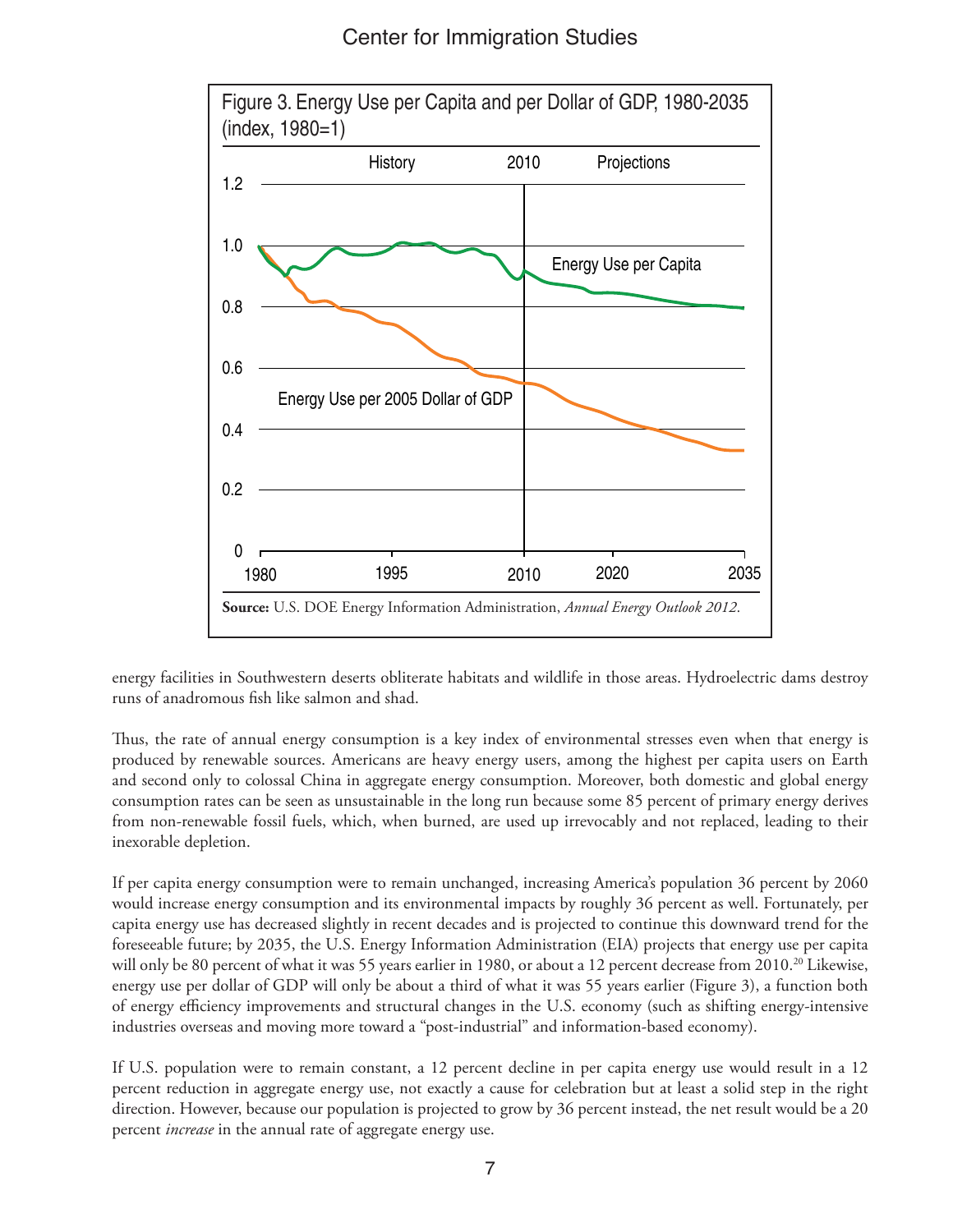How will we meet this demand for energy? A nuclear "renaissance" appears increasingly uncertain after the costly 2011 nuclear disaster and partial core meltdown at the Fukushima Daiichi plant in Japan, and there is very little scope for additional hydroelectric output from America's rivers, especially in light of the concerns about the impact dams have on the ecosystem. Capital-intensive and expensive renewable solar and wind projects are likely to expand exponentially with government support (such as feed-in tariffs and statewide renewable energy standards) *—* and, at the same time, face stiffer headwinds and opposition as sensitive and valued landscapes and "seascapes" like Nantucket Sound near Martha's Vineyard in Massachusetts (where the battle over the Cape Wind project has been waged for a decade) are increasingly threatened with development.

In order to meet this predicted 20 percent increase in demand, it is very likely that the country will look to expand production of oil and gas on both public and private lands over the next five decades, including the use of hydrofracking, which is controversial. Increasingly, the oil and gas industry is "scraping the bottom of the barrel" to get at the fossil energy resources that remain, running faster and faster to stay in the same place, as the Red Queen explains to Alice:

*Now, here, you see, it takes all the running you can do, to keep in the same place. If you want to get somewhere else, you must run at least twice as fast as that! —* Lewis Carroll, *Through the Looking-Glass*, 1871.

Cumulatively, since the first commercial well was drilled at Titusville, Pa., in 1858, America has already drilled far more wells and extracted far more oil than any country on earth. Just since 1950, more than 2.6 million oil and natural gas wells have been drilled in the United States.<sup>21</sup> In recent years there have been more than 820,000 producing oil and gas wells in operation at any given time.22 In 2010, over 36,000 new exploratory and development oil and gas wells were started, drilling a combined total of 239,247,000 feet (45,312 miles) in search of recoverable hydrocarbons. Figure 4 shows the jump in the number of rotary drill rigs (which bore the well holes) from 2009 to 2012 in response to higher crude oil prices up until 2008.

It requires more and more effort, energy, and money to obtain a diminishing quantity of fossil fuels, in a perfect illustration of what economists call the law of diminishing marginal returns. As energy analyst Chris Nelder emphasizes: "Over the past century, world energy production has moved progressively from high quality resources with high production rates and low costs to lower quality resources with lower production rates and higher costs, and that progression is accelerating."23 Put simply, we have already harvested the "low-hanging fruit." In trying to obtain what remains, it seem very likely that it will cost us increasingly more both in our wallets and in terms of damage to cherished environments *—* fragmented wildlife habitat, threatened aquifers, loss of tranquility in the countryside for many rural residents, localized air and water pollution, blighted scenery, heavy truck traffic on erstwhile quiet country roads, and so forth.

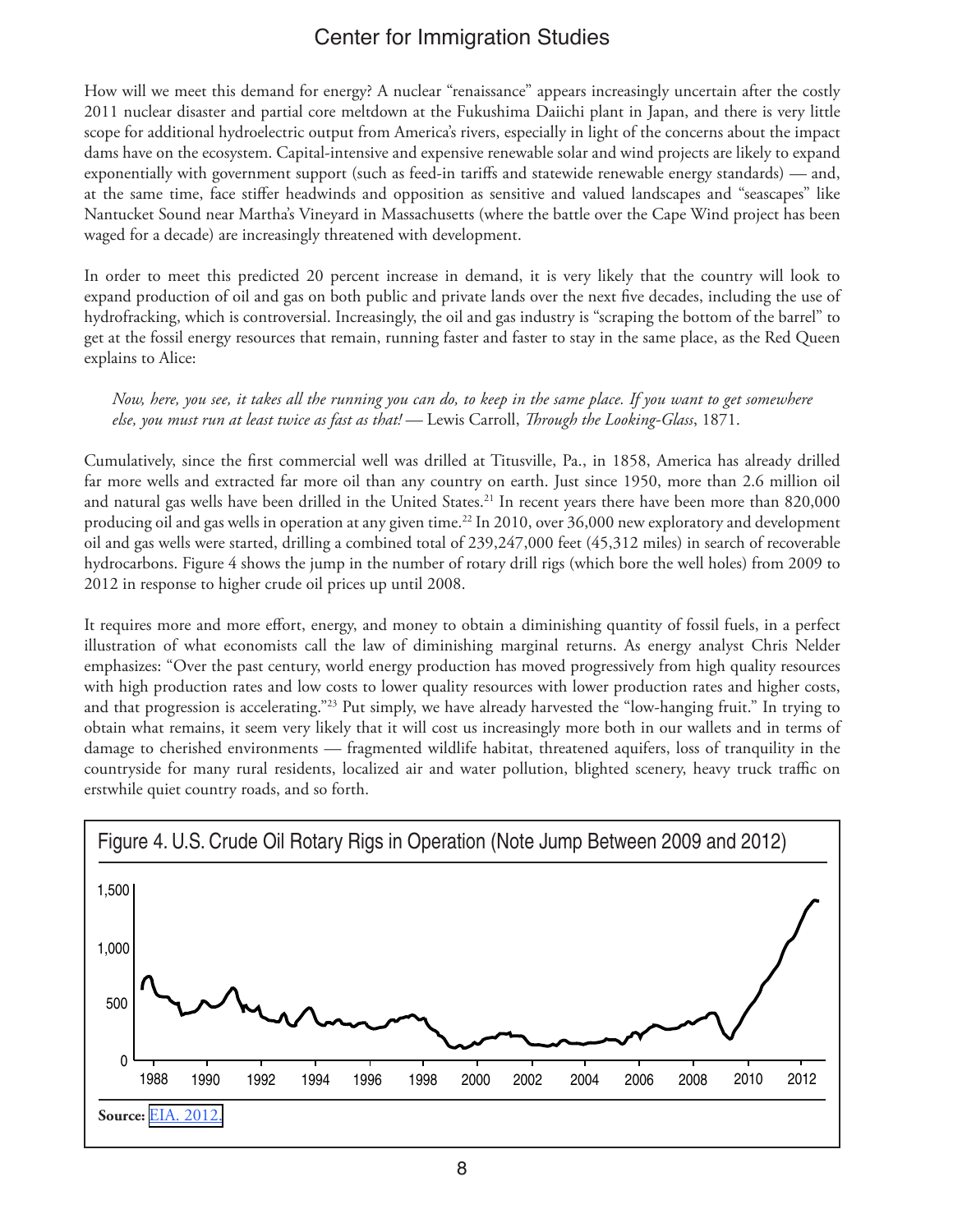As America's growing energy needs *—* driven entirely now by population growth, *not* rising per capita consumption *—* become more difficult to meet in the face of depletion and greater global competition for remaining supplies of fossil fuels from developing countries, the political pressure to open up public lands such as the Arctic National Wildlife Refuge (ANWR) in northern Alaska will only grow.

Just as there is considerable pressure now to construct the Keystone XL pipeline to carrying syncrude from the Athabasca tar sands in the Canadian province of Alberta to refineries in Port Arthur, Texas, there may also be a concerted push to finally exploit in earnest the hypothetically vast quantities of oil resources in the oil shale (actually kerogen) of the Green River Formation in Utah, Colorado, and Wyoming. An estimated three trillion barrels of oil resources are found here,<sup>24</sup> more than the entire quantity of conventional oil left on earth. However, the operative word is "hypothetical," for while these resources have been known for well over a century, they have always been and may always be a resource of the "future". Their time may never come. Their EROEI (energy return on energy invested) appears to be very low. That is, producing a barrel of oil from kerogen may take almost an equivalent amount of energy in some form. Furthermore, processing would require large amounts of water in an arid region, and land surface reclamation would be difficult.<sup>25</sup> Moreover, the low EROEI and the vast quantities of oil shale in combination would pose a serious threat to the climate due to enormous carbon dioxide emissions.

These are just a few of the energy-environment issues raised by U.S. population growth, which, as we have seen, is driven by immigration policy. In sum, the environmental implications of the Census Bureau's population projections for the United States raise important concerns for the environment that cannot be ignored.

### Water Resources

Water is essential to all life; both economies and ecosystems wither without it. The United States is comparatively well endowed with water resources and uses prodigious volumes of both surface water (withdrawn from reservoirs and rivers) and groundwater (pumped from subterranean aquifers) in agriculture, industry, and municipalities. In 2005, about 410,000 million gallons of water was withdrawn for use in the United States every day *—* over four million swimming pools' worth or about 5,000 Rose Bowls filled to the rim. About 80 percent of our water supply is from surface water and the remaining 20 percent from groundwater.<sup>26</sup> Water is used to irrigate our crops, to manufacture all manner of products ranging from steel to silicon chips to soft drinks, to water our lawns, fill our cooking pots, wash away our wastes, and even to cool our thermal power plants. About 80 percent of water is used in U.S. agriculture, $27$  which is very water-intensive because crops (like all plants) need it for photosynthesis and transpiration. Protecting water quality by avoiding and cleaning up water pollution is as important as managing and conserving water quantity.

Both aquatic and terrestrial ecosystems depend on water of adequate quantity and quality as well. It is obvious that freshwater fish, shellfish (clams, mussels, crayfish, etc.) and aquatic plants need water of sufficient depth, flow, clarity, and temperature to survive, and unpolluted, well-oxygenated water at that, but it is less obvious that adjacent riparian plant communities, wetlands, and many species of wildlife are equally dependent on the water coursing through streams and rivers.

In taking water from natural environments for human use, it is important to leave enough water behind for ecosystem services and functions. And these functions not only include supporting fisheries and wildlife, but commercial navigation, hydroelectric generation, recreation (e.g., boating, fishing, swimming), even sight-seeing and tourism (think Niagara Falls).

Water conservation and reuse strategies and technologies have advanced considerably in recent decades, and can be applied in all water use sectors. They include water metering, drip irrigation, low-flush toilets and low-flow showerheads, lawn watering restrictions, xeriscaping (using drought-tolerant plants adapted to arid environments for landscaping), use of grey water for irrigation, and a host of others. With enough engineering and expense, we can literally cleanse our water "from toilet to tap".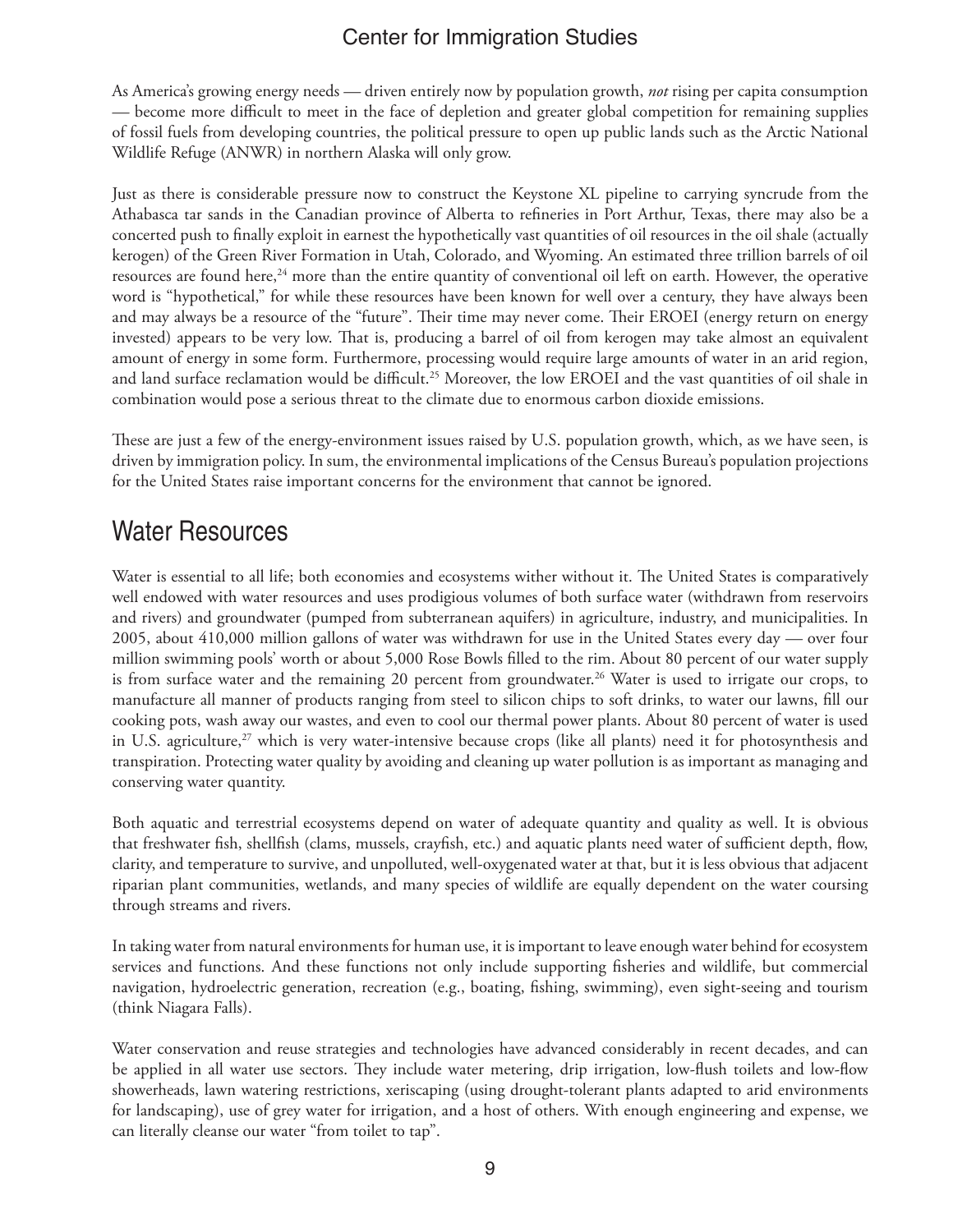All of these methods and devices taken together are capable of reducing per capita water consumption to such an extent that many regions of the country could accommodate projected population growth and still have enough water both for humans and nature without major new water projects. However, in the driest and one of the most rapidly growing parts of the United States *—* the American Southwest – the same cannot be said. This arid region was formerly thinly populated, but it burst from just three million in 1900 to 45 million at present.<sup>28</sup> The Southwest could soon be facing, in the words of New Mexico native Kathleene Parker, "twice the people, half the water".29 This region, served by two over-allocated, over-stressed rivers *—* the Colorado and the Rio Grande *—* is both extremely hot and dry, its large-scale settlement made possible only through the advent and spread of air conditioning. Witty cowboy humorist Will Rogers once quipped of the Rio Grande ("Big River" in Spanish) that it was "the only river I ever saw that needed irrigation."

One of the largest municipal water districts in Texas is implementing state-of-art conservation-efficiency-reuse measures *—* reducing consumptive water use per capita by 20 percent or more *—* but because its population is projected to more than double in the coming 50 years, it has no choice but to embark on economically and ecologically expensive new dam, reservoir, and pipeline projects.

After another disappointing 2014-2015 winter of anemic precipitation, California is now four years into the worst drought in its recorded history. Its Sierra snowpack and huge reservoirs are at unprecedented lows, and scientists are warning of the possibility of an incipient "megadrought" that could last decades. In March 2015, Governor Jerry Brown declared statewide mandatory water restrictions for the first time in California's history, ordering towns and cities to reduce their water use by 25percent. Yet at the same time, California's governor is a gushing immigration enthusiast who eagerly welcomes any and all newcomers to his state, legal and illegal alike. Both in his earlier incarnation as "Governor Moonbeam" in the 1970s and his recent governorship, Brown enjoys prattling on about the imperative of embracing limits, except when it comes to population growth, about which he says nothing. But in the real world, the fact that California already has 39 million residents, and continues to add millions more every decade surely has some bearing on whether there is enough water to go around. For cornucopians of Brown's ilk, admitting that the problem may be more a "longage" of people than a shortage of water (in Garrett Hardin's memorable turn of phrase) is apparently beyond the pale.

In a nutshell, water resources in America are already stressed in many parts of the country, and projected population growth will stress them further, though a commitment to good planning can buy time and alleviate some of that stress. One way stress will be relieved is buying farmers' water rights, which is happening in California and elsewhere. To accommodate the water demands of a growing population, we are reducing our ability to feed that population, and overseas populations that depend on our food (especially grain) exports. It's called "robbing Peter to pay Paul" or a zero-sum game, as opposed to "win-win," which is what Americans and everyone else prefers.

### Wildlife and Its Habitats

People need a place to live. Every person lives in a home *—* whether an apartment, condo, townhouse, or single family dwelling *—* that takes up space that was once natural habitat. But everyone also uses other structures, facilities, and infrastructure that displace additional habitat as well, such as roads, parking lots, office buildings, shopping centers, recreation facilities, and schools. Yet all of these facilities occupy just a small portion of the overall land area that each person co-opts. Farmland, rangeland, timberland, and mines extend across large areas and are exploited to provide food, fiber, and minerals to each consumer. Most of the energy we use comes from oil and gas wells and coal mines that disturb or eliminate wildlife habitats.

Pesticides, herbicides, and fertilizers are used heavily to provide the food we eat; the former can harm wildlife because of its toxicity, while the latter two can impair water quality and aquatic life. A notorious "dead zone" up to 6,000- 7,000 square miles in area now appears every summer near the mouth of the Mississippi River in the Gulf of Mexico; this zone of severe hypoxia or oxygen deprivation is caused by the runoff of fertilizers (plant nutrients, primarily nitrogen and phosphorus) from farmland in the Mississippi watershed. Animal wastes and sewage contribute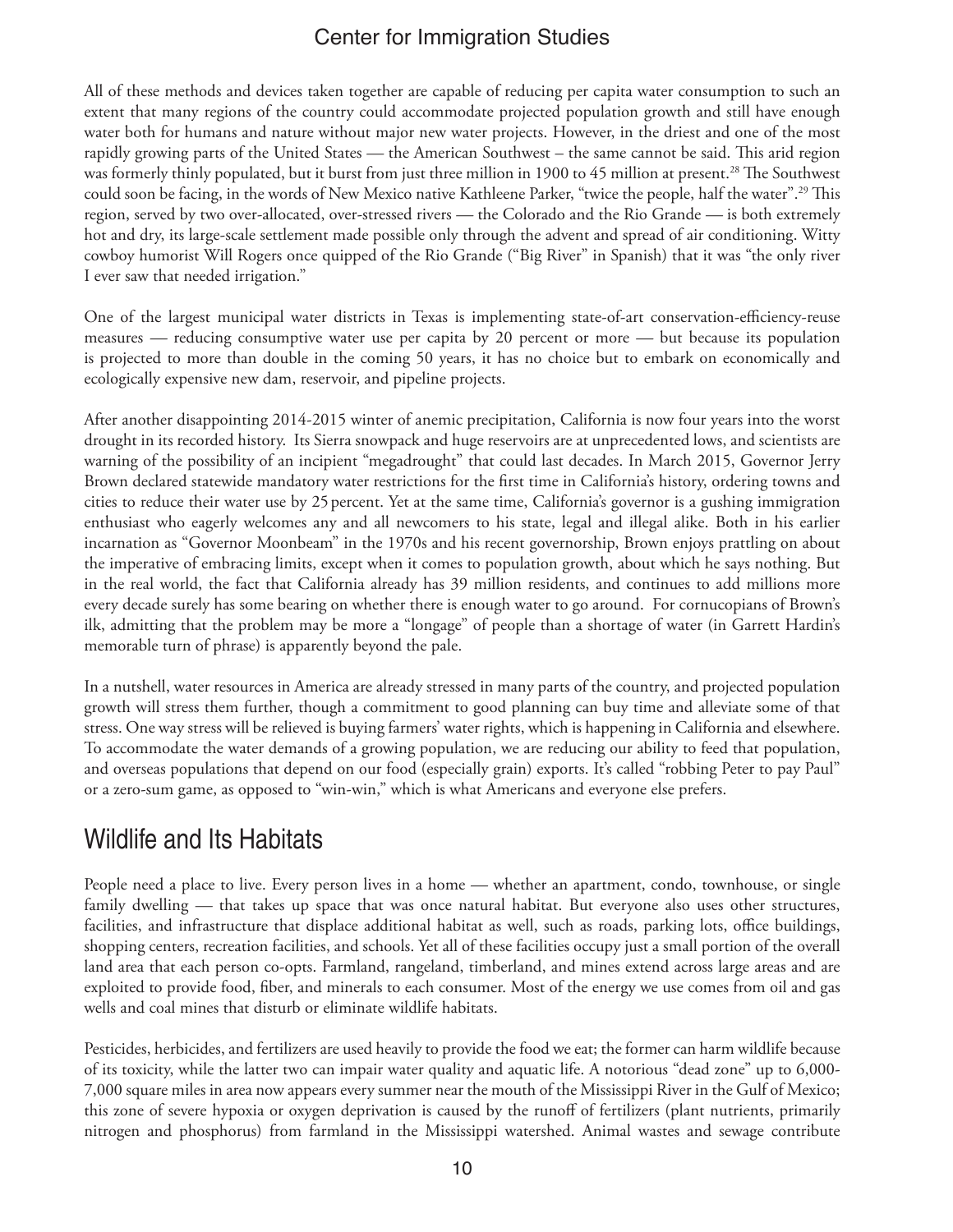nitrogen and phosphorus as well. Nutrients cause algal blooms (i.e., algal population explosions) which, when the algae die en masse, deplete dissolved oxygen, upon which almost all aquatic and marine life depends.

Increasing the U.S. population by 36 percent will severely exacerbate pressures on wildlife and wildlife habitat. Even if more people opt to reduce their per capita impact by living more compactly and recycling and eating less meat or no meat at all (which reduces the amount of land and water required to feed animals), about the best we could hope for voluntarily is to perhaps trim the increase in aggregate impacts down to 20 percent. In our most overpopulated and biologically diverse state, several years ago the California Department of Fish and Game counted more than 800 imperiled species, including half of all mammals and one-third of all birds.<sup>30</sup> The department identified the major stressors affecting California's wildlife and habitats. It emphasized that: "Increasing needs for housing, services, transportation, and other infrastructure place ever-greater demands on the state's land, water, and other natural resources." Of course, all of these are a direct function of population size.

# Ecological Footprint

The Ecological Footprint (EF) is a measure of the load that aggregate human demands impose on the biosphere, or "ecosphere". EF compares the demands of the human economy, or subsets of it, with the earth's (or a given country's) ecological capacity for regeneration and renewal, its "biocapacity". EF represents the amount of biologically productive land and water area needed to regenerate the renewable resources a given human population consumes and to absorb and render harmless, or assimilate the corresponding waste or residuals it generates. The global EF now exceeds global biocapacity by some 50 percent,<sup>31</sup> which is not a sustainable situation over the long run; it means we are drawing down "natural capital" and running up an "ecological debt".<sup>32</sup>

Mass immigration is increasing America's population size and national EF, pushing our country deeper into ecological debt. See Figure 5, in which our EF is estimated to have exceeded our biocapacity by the late 1960s. At over 320 million, U.S. population currently is well in excess of the carrying capacity of our land and resource base. If everyone

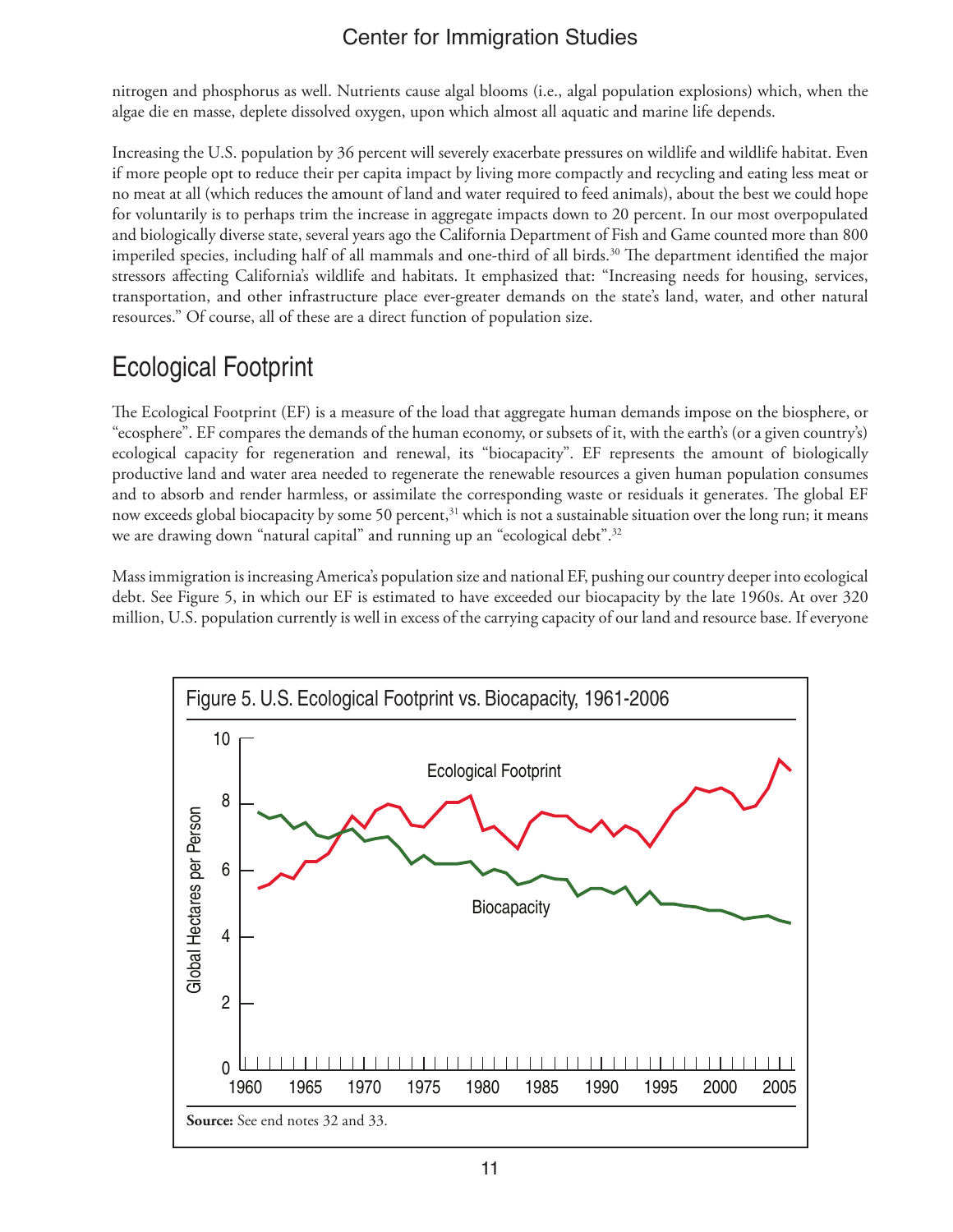in the world consumed resources like Americans, the ecological footprint would be 4.05 earths.<sup>33</sup> High immigration levels that will drive our numbers to a projected 420 million by 2060 will only exacerbate this situation.

Assuming the Census Bureau's official population projections for 2060 actually do happen, the U.S. population will be 36 percent larger than at present. Even if there were no further increase in the U.S. per capita EF, which is, as can be seen from the 45-year trend in Figure 5, a rather generous assumption, a 36 percent increase in the U.S. population would correspond to a further 36 percent decrease in biocapacity per capita, even without continuing land and resource degradation. The 2012 U.S. EF was 17.8 global acres (GA) per capita and the biocapacity 9.5 GA per capita for an ecological deficit of 8.3 GA per capita. By 2060, if current U.S. demographic trends and projections hold, the biocapacity per person will have been reduced to 7 GA per capita. If the per capita EF remains at the 2012 value of 17.8 GA, the ecological deficit in 2060 will widen to 10.8 GA per capita.

The Global Footprint Network conducts ongoing research on the EF and keeps track of individual country trends through its National Footprint Accounts. In a 2011 report, the network states that, "As resource pressures increase and our populations expand, countries compete with one another in an auction for Earth's limited biocapacity."34 In allowing its population to expand by another 36 percent, the United States only aggravates the plight of the planet and its inhabitants.

# Sprawl and the Loss of Rural Lands

A series of studies conducted by Kolankiewicz, Beck, and Camarota in the early 2000s, and resumed by Kolankiewicz, Beck, and Manetas in 2014, has quantified the role of population growth in driving urban sprawl, and trends in this role over time.35 Using data and surveys compiled painstakingly over several decades by the Census Bureau and the Natural Resources Conservation Service (NRCS) of the U.S. Department of Agriculture, the sprawl studies in the early 2000s — covering the last three decades of the 20th century (1970-2000) — documented that population growth accounted for about half of sprawl, with decreasing population density (or conversely, increasing per capita land consumption) accounting for the other half. The role of population growth in driving sprawl was highest in the urban and developed areas of the West, South, and Southwest, the regions of the country that are growing the fastest now and that are projected to continue growing the fastest for decades to come.

The studies in the early 2000s revealed some ominous trends. In the 15 years from 1982 to 1997, America converted approximately 25 million acres (39,000 square miles) of rural land — forests, rangeland, pastures, and cropland to developed land, that is, to subdivisions, freeways, factories, strip malls, airports, and the like. That was an area about equal to Maine and New Hampshire combined. These losses occurred at an average rate of 1.7 million acres per year, 17 million acres per decade.

If this rate of 17 million acres per decade were to continue to 2060, which is consistent with the Census projections, the United States will have lost an additional 107 million acres of rural countryside. That's 167,000 square miles, about equal to the combined areas of Connecticut, Massachusetts, Rhode Island, Vermont, Delaware, Pennsylvania, New York, New Jersey, and Virginia. Added to the loss of an area equivalent to Maine and New Hampshire from 1982-1997, that amounts to much of the Eastern Seaboard. Anyone who has ever flown at night from New York to Florida and seen the galaxies of twinkling lights below sweeping to the horizon and beyond gets a feel for how far advanced this process of mass urbanization already is. The future will see more of the same if U.S. population grows by 36 percent, barring a marked change in where and how Americans choose (or are forced, as by higher gasoline/ energy prices) to live.

The 2014 national level study revealed that the role of population growth in driving urban sprawl has increased markedly over time, from about half (50 percent) in the last few decades of the 20th century (1970 to 2000), to approximately 70 percent in the first decade of the new century (2000 to 2010). (See Figure 6.)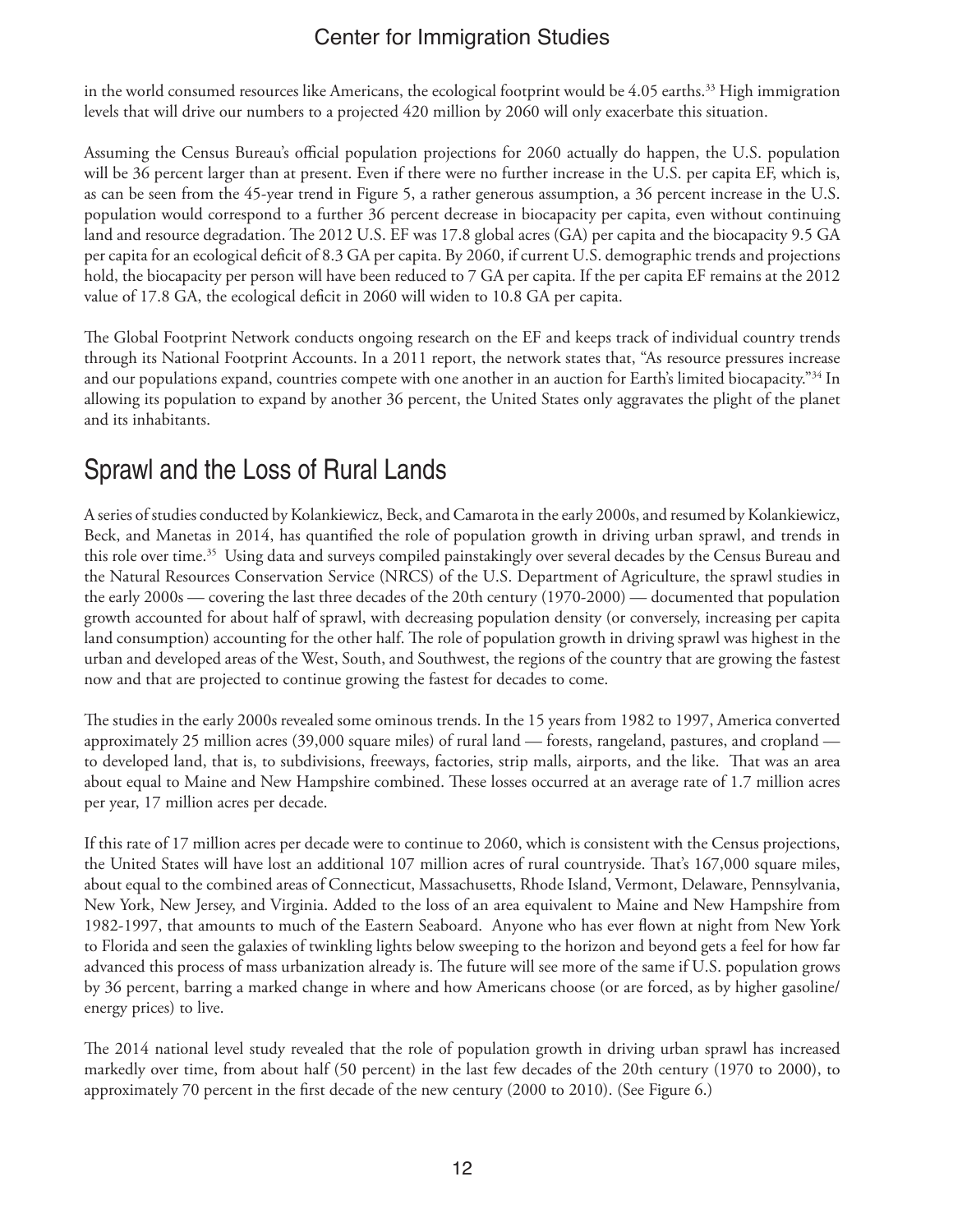

In some of the nation's most rapidly growing states, such as California, Florida, North Carolina, Arizona, Nevada, and Colorado, population growth accounted for virtually all sprawl during the 2000-2010 decade. One of the consequences of sprawl is disappearing farmland (in particular cropland), and if current U.S. demographic trends and rates of cropland loss were to persist until the end of the century (admittedly a big "if"), there would be a shocking decline in per capita cropland availability, from 1.9 acres per person in 1982 to a mere 0.3 acre per person in 2100. (See Figure 7.)

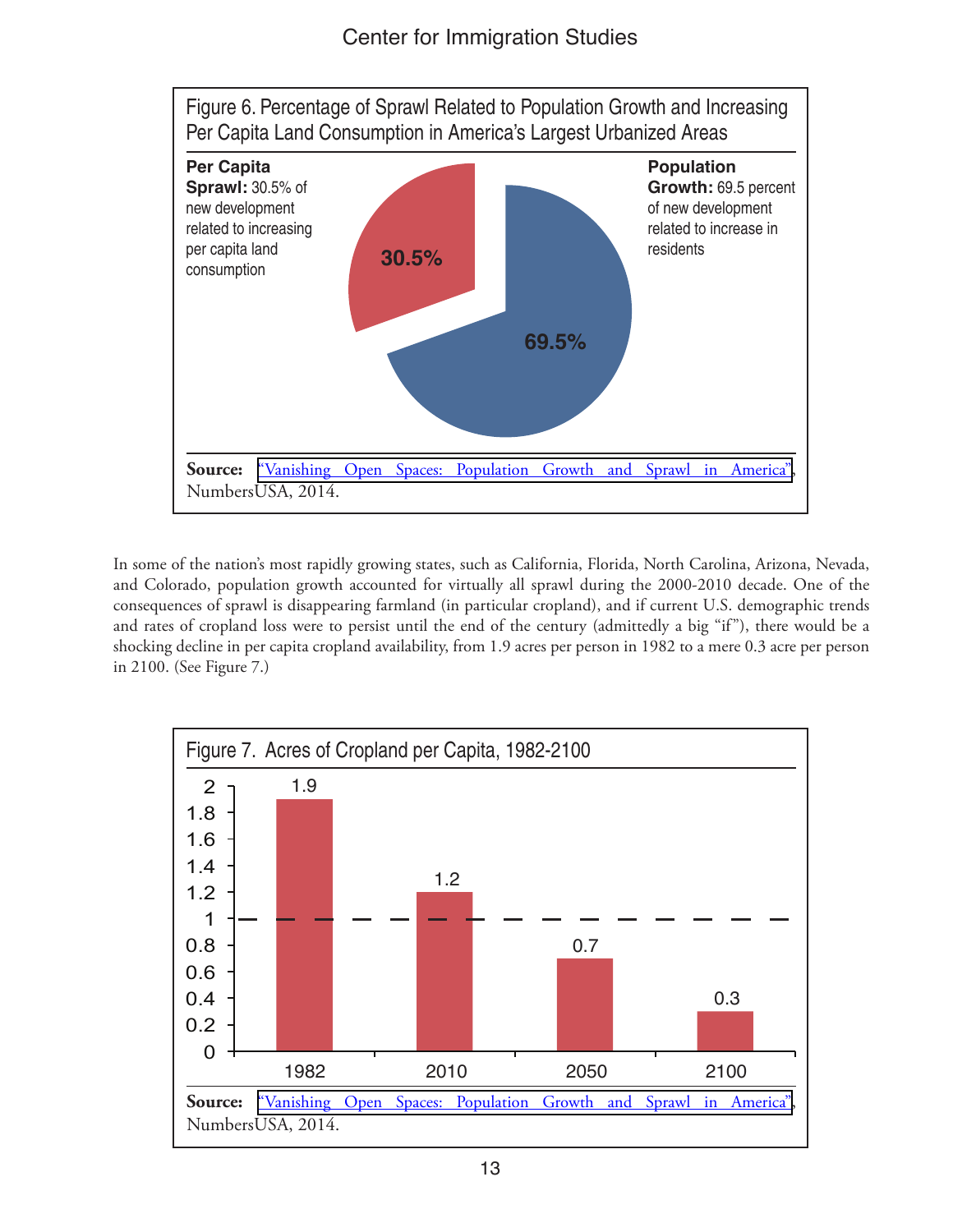# Carbon Dioxide Emissions

Anthropogenic greenhouse gas (GHG) emissions, the most important of which is carbon dioxide (CO<sub>2</sub>), raise the concentration of these gases in the earth's atmosphere, and in the case of  $\mathrm{CO}_2^{}$ , in the upper layers of the ocean as well. Most scientists think the increase in atmospheric concentrations is causing average global temperatures to rise. There is widespread concern that such warming may result in far-reaching, long-term impacts on the earth's climate, biosphere, agriculture, and coastal communities from sea level rise.<sup>36</sup> About 30 to 40 percent of anthropogenic CO<sub>2</sub> emissions are absorbed by the world's oceans, helping scrub it from the atmosphere, but threatening the marine environment instead. In water,  $\mathrm{CO}_2$  is converted into carbonic acid (H<sub>2</sub>CO<sub>3</sub>), gradually acidifying the ocean and impeding the process of calcification, by which creatures such as corals and shellfish form their shells.<sup>37</sup>

In an earlier study, it was found that greenhouse gas emissions in the United States from fossil fuel combustion grew by almost 13 percent from 1990 to 2000. U.S. population grew by almost an identical amount *—* slightly over 13 percent in the same decade. Thus, the increase in greenhouse gas emissions closely matched the increase in population.38 Put a different way, the growth in aggregate emissions was driven entirely by population growth, not growth in per capita emissions.

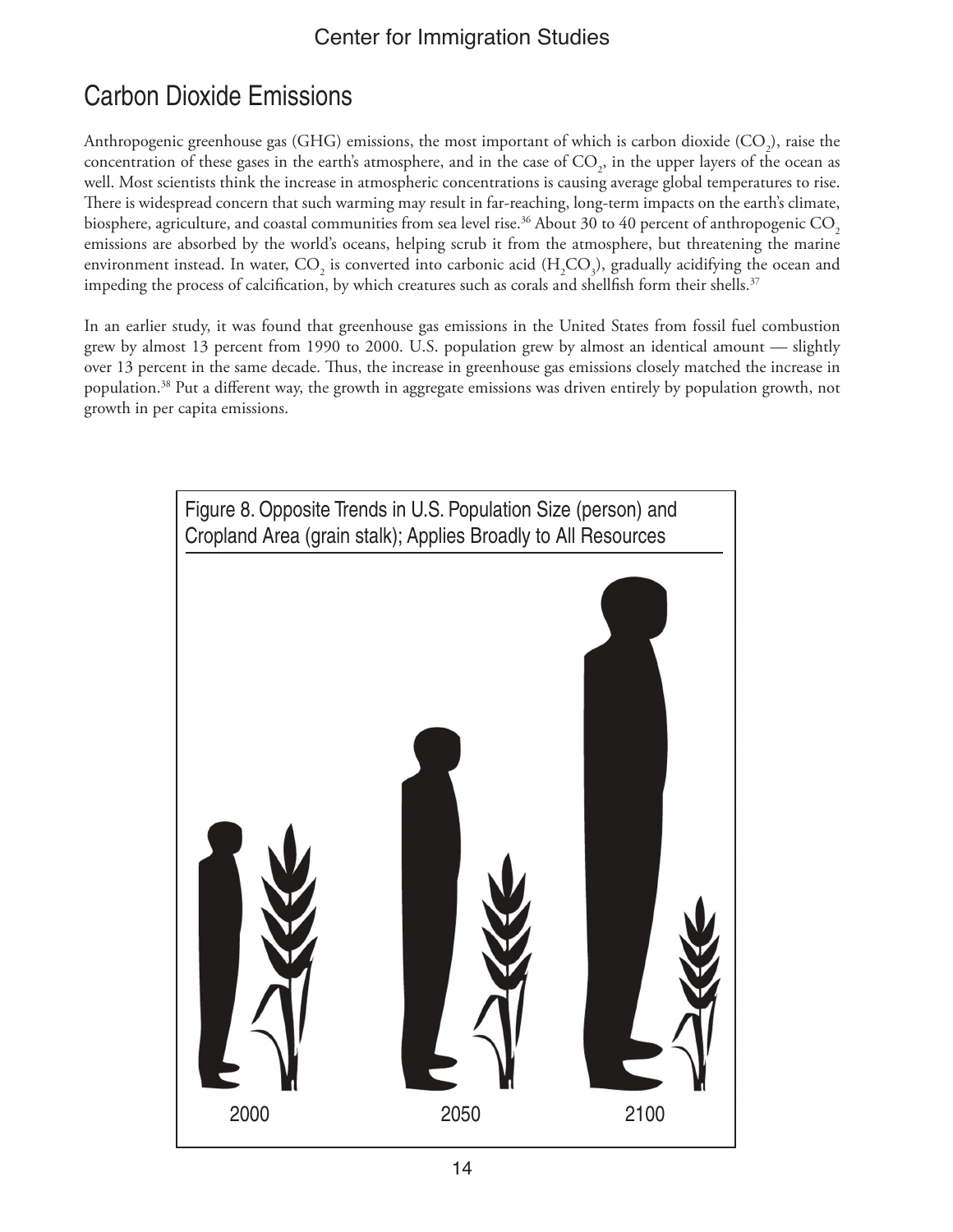More recently, the Environmental Protection Agency (EPA) reported that, "between 1990 and 2010, the increase in  $\mathrm{CO}_2$  emissions corresponded with increased energy use by an expanding economy and population, although the economic downturn starting in 2008 influenced the decrease in emissions in 2009."39 And the U.S. Department of State, in projecting future emissions, noted: "These rising absolute levels of CO<sub>2</sub> emissions occur against a background of growing population and GDP."40

Because CO<sub>2</sub> emissions are a direct result of fossil fuel combustion, which represents 85 percent of our energy consumption, the predictions above for energy consumption are also germane to CO<sub>2</sub> emissions. With projected population growth of 36 percent by 2060, and moderate economic growth, but at the same time with declining per capita energy use and declining energy intensity (energy per dollar of GDP), it is reasonable to suggest that aggregate American  $\mathrm{CO}_2$  emissions will rise by about 20 percent (one-fifth) by 2060. Two important caveats must be made about this estimate. First, CO<sub>2</sub> emissions from the United States are already enormous, accounting for roughly one-sixth of the world total. Second, this estimate assumes no change in the mix of our energy technologies, that is, no significant shift away from the carbon-intensive fossil fuels toward renewables and nuclear power for electricity generation and little penetration of all-electric vehicles in the market. If a serious push were made toward these alternative technologies and further improvements in energy efficiency, the predicted *increase* in U.S. CO<sub>2</sub> emissions might be reduced or avoided, but this would require far greater national resolve than witnessed to date.

Nevertheless, this is in the context of a call by climate scientists and activists for *reductions* in the GHG emissions of industrialized nations by 70-80 percent by the middle of this century to lessen the risk of dangerous climate destabilization.41 Merely reducing the rate of increase falls far short of the drastic reductions advocated; with a projected U.S. population increase of 36 percent by 2060, any such reductions seem unrealistic.

### Other Effects of Projected Population Growth

Adding another 111 million resource consumers to America's population by 2060 will have other adverse effects on the American landscape and environment in addition to those described above. These are depicted by the schematic in Figure 8. The table of contents of a typical Environmental Impact Statement (EIS) prepared under the National Environmental Policy Act (NEPA) includes topics such as soils, air quality, vegetation, noise, recreation, visual resources (aesthetics), cultural and historic resources, waste management (including hazardous and toxic wastes), and environmental justice. A substantially larger population extracting more resources from the environment and extruding more residuals into the environment will adversely impact all of these.

# Conclusion – Piling On the Pressure

Four decades ago, the transmittal letter to the President and Congress of the Report of the Commission on Population Growth and the American Future, said:

*After two years of concentrated effort, we have concluded that, in the long run, no substantial benefits will result from further growth of the nation's population, rather that the gradual stabilization of our population through voluntary means would contribute significantly to the nation's ability to solve its problems.*<sup>42</sup>

More than 20 years later, in 1996, this statement was echoed by the Population and Consumption Task Force of President Clinton's Council on Sustainable Development. The task force concluded that: "reducing current immigration levels is a necessary part of working toward sustainability in the United States."43

In spite of their common-sense logic and the respectable political pedigree of those making these calls for a halt to U.S. population growth, they have largely been ignored, sometimes scoffed at, for more than 40 years. In these four decades, the U.S. population has grown 50 percent *—* by over 100 million *—* and pressures on the environment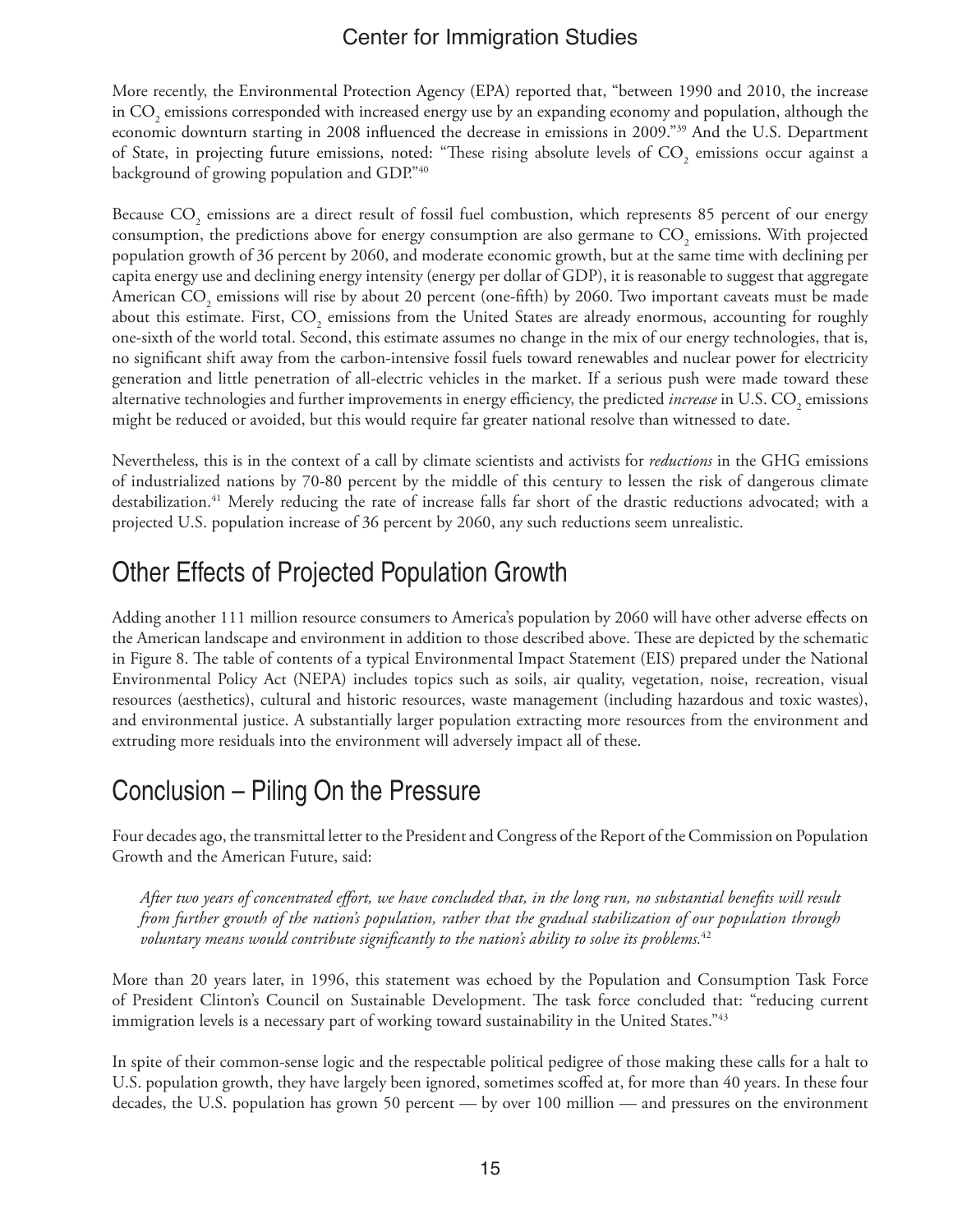have increased more or less at a commensurate pace. Now over the next five decades, the Census Bureau is projecting that America's numbers will swell by yet another 36 percent and high levels of immigration are the primary driver.

In 2060, if Americans acquiesce to this fate, and barring one or more of the black swans or tipping points discussed earlier, the U.S. population will still be growing very rapidly. The Census projections show it will be increasing by two million people at the end of 2050s. An ever-larger population cannot help but move the country ever further away from the goal of environmental sustainability.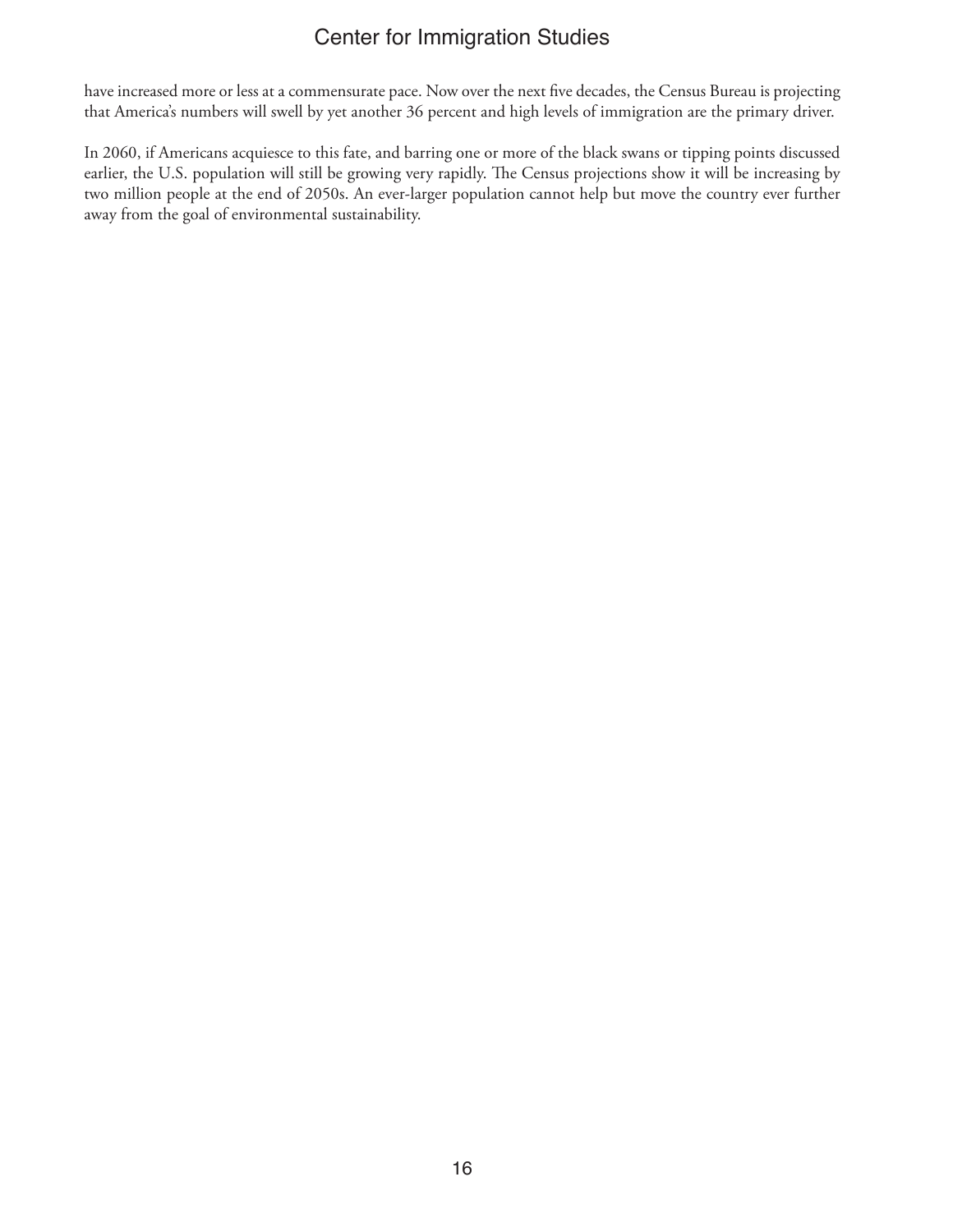# End Notes

<sup>1</sup> [Mineral Information Institute](http://www.mii.org/node/568)</u>. 2012. Per Capita Use. Every year — 38,052 lbs. of new minerals must be provided for every person in the United States to make the things we use every day, including: 8,148 lbs. of stone; 5,775 lbs. of sand and gravel; 11 lbs. of lead; 7 lbs. of zinc; 37 lbs. of soda ash; 6 lbs. of manganese; 372 lbs. of other nonmetals, and 25 lbs. of other metals. The annual per capita energy consumption of each American is provided by 951 gallons of oil, 6,439 lbs. of coal, 80,905 cubic feet of natural gas, and 0.25 lbs. of uranium.

2 G. Vince. 2011. "An Epoch Debate". *Science* 334 (6052):32-37.

3 Butchart, Stuart, et al. 2010. "Global Biodiversity: Indicators of Recent Declines". *Science* 328 (5982): 1164– 1168.

<sup>4</sup> [U.S. Census Bureau.](http://www.census.gov)

<sup>5</sup> Steven A. Camarota and Karen Zeigler. 2009. <u>["A Shifting Tide: Recent Trends in the Illegal Immigrant](http://www.cis.org/IllegalImmigration-ShiftingTide)</u> [Population"](http://www.cis.org/IllegalImmigration-ShiftingTide). Center for Immigration Studies; Steven A. Camarota and Karen Zeigler. 2008. ["Homeward Bound:](http://cis.org/trends_and_enforcement) [Recent Immigration Enforcement and the Decline in the Illegal Alien Population".](http://cis.org/trends_and_enforcement) Center for Immigration Studies; Jeffrey Passel, D'Vera Cohn, and Ana Gonzalez-Barrera. 2012. "Net Migration from Mexico Falls to Zero - and [Perhaps Less".](http://www.pewhispanic.org/2012/04/23/net-migration-from-mexico-falls-to-zero-and-perhaps-less/) Pew Hispanic Center.

<sup>6</sup> See Table 1 in the December 2012 <u>[Census Bureau Projection](http://www.census.gov/population/projections/data/national/2012.html)</u>, which shows a total U.S. population of 420.3 million in 2060. In prior projections, the Center for Immigration Studies has estimated a U.S. population of 338.3 million in 2060 assuming no net immigration after 2060. Also see Table A1 in the [CIS projections.](http://cis.org/sites/default/files/camarota-projecting-age-structure.pdf) Thus immigration by itself will add roughly 82 million residents to the U.S. population (420.3 minus 338.3.) While 82 million may seem like a large number, the new Census Bureau projections show net immigration (the difference between people coming and going) will total 51.1 million from 2015 to 2060 and this figure does not include the children and grandchildren these future immigrants will have once in the country.

<sup>7</sup> Steven Camarota. 2012. <u>"Projecting the Impact of Immigration on the Size and Age Structure of the American</u> [Population in the 21st Century".](http://cis.org/sites/default/files/camarota-projecting-age-structure.pdf) Center for Immigration Studies.

8 Nassim Nicholas Taleb. 2007. *The Black Swan*, New York: Random House.

9 Donella H. Meadows, Dennis L. Meadows, Jørgen Randers, and William Behrens III. 1972. *The Limits to Growth*. Universe Books.

10 Debora MacKenzie. 2008. ["Why the demise of civilisation may be inevitable".](http://www.newscientist.com/article/mg19826501.500-why-the-demise-of-civilisation-may-be-inevitable.html) *New Scientist*.

11 Joseph Tainter. 1988. *The Collapse of Complex Societies*. Cambridge University Press.

<sup>12</sup> Robert Sanders. 2012. ["Scientists uncover evidence of impending tipping point for Earth"](http://newscenter.berkeley.edu/2012/06/06/scientists-uncover-evidence-of-impending-tipping-point-for-earth/). UC Berkeley News Center. Anthony D. Barnosky, et al. 2012. ["Approaching a state shift in Earth's biosphere"](http://www.nature.com/nature/journal/v486/n7401/full/nature11018.html). *Nature* 486: 52-58.

<sup>13</sup> [Association for the Study of Peak Oil and Gas-USA.](http://aspousa.org/) As shown by recent low prices of crude oil, gasoline, and natural gas, the advent of "tight oil" and shale gas derived from hydraulic fracturing (hydro-fracking or just "fracking") of geologic shale formations in the United States like the Haynesville, Marcellus, Eagle Ford, and Bakken, as well as from unconventional sources like the Athabasca tar sands in the Canadian province of Alberta, have delayed the global peak production of "all liquid hydrocarbons" by a matter of years or decades.

<sup>14</sup> See [350.org,](http://www.350.org) [Think Progress](http://thinkprogress.org/climate/issue/?mobile=nc), and the [Intergovernmental Panel on Climate Change](http://www.ipcc.ch/) (IPCC).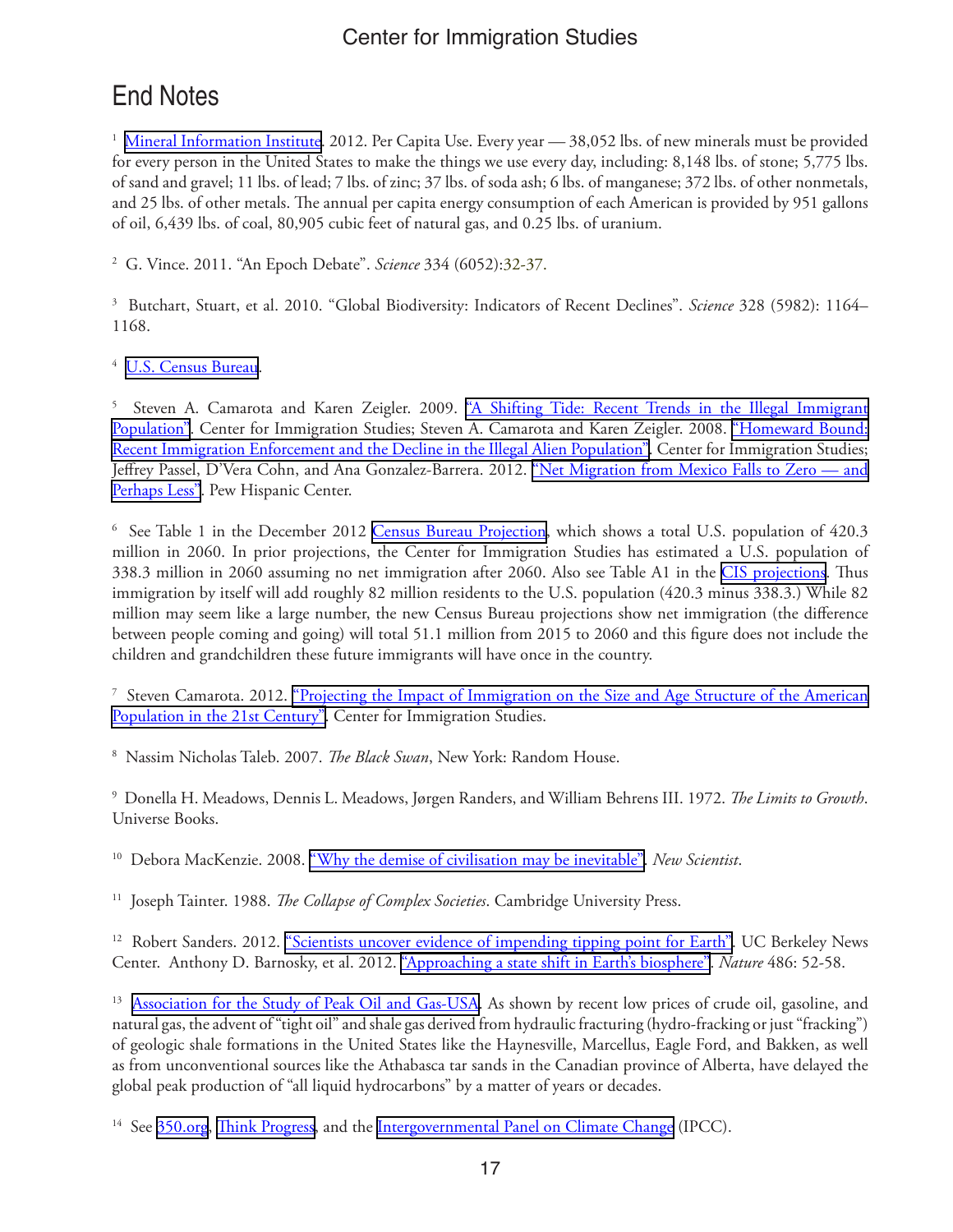15 Christopher O. Clugston. 2012. *Scarcity: Humanity's Final Chapter?* Booklocker.com, Inc. Port Charlotte, Fla. Chris Clugston. 2012. ["Geo Scarcity: Geo Destinies in the Coming Age"](http://www.youtube.com/watch?v=-mwTtTAxoZk&list=PLLUXnZo-yFXC199iiRLnKZml8AX78jWXZ&index=5&feature=plcp). Presentation at the 2012 Social Contract Writers Workshop in Washington, D.C. See also, ["America the Vulnerable! The impact of depleting Earth's](http://www.thesocialcontract.com/artman2/publish/tsc_25_2/tsc_25_2_clugston.shtml) [nonrenewable natural resources \(NNRs\)"](http://www.thesocialcontract.com/artman2/publish/tsc_25_2/tsc_25_2_clugston.shtml). *The Social Contract*, Vol. 25, No. 2, Winter 2015.

<sup>16</sup> See [PeakProsperity.com](http://www.peakprosperity.com/).

<sup>17</sup> See the [Post Carbon Institute website](http://www.postcarbon.org/).

18 Texas Transportation Institute. 2011. *[2011 Urban Mobility Report and Appendices](http://mobility.tamu.edu/ums/report/)*.

19 *Ibid.*

20 U.S. DOE Energy Information Administration (EIA). 2012. *Annual Energy Outlook 2012.* 

<sup>21</sup> EIA. 2012. ["U.S. Crude Oil, Natural Gas, and Dry Exploratory and Developmental Wells Drilled"](http://www.eia.gov/dnav/pet/hist/LeafHandler.ashx?n=PET&s=E_ERTW0_XWC0_NUS_C&f=A).

<sup>22</sup> EIA. 2010. ["United States Total 2009 Distribution of Wells by Production Rate Bracket"](http://www.eia.gov/pub/oil_gas/petrosystem/us_table.html).

<sup>23</sup> Chris Nelder. 2012. Abstract of paper entitled, "The Future of Fossil Fuels: A Century of Abundance or a Century [of Decline?"](ftp://ftp.agu.org/incoming/pub/os-section_u008-speakers-and-abstracts.pdf) presented to American Geophysical Union 45<sup>th</sup> Annual Fall Meeting, 6 December 2012, San Francisco, Calif..

<sup>24</sup> U.S. Government Accountability Office (GAO). 2012. "Unconventional Oil and Gas Production: Opportunities [and Challenges of Oil Shale Development"](http://www.gao.gov/assets/600/590761.pdf). Testimony of Anu K. Mittal, Director, Natural Resources and Environment, GAO, before the Subcommittee on Energy and Environment, Committee on Science, Space and Technology, House of Representatives. May 12.

25 Walter Youngquist. 1997. *Geodestinies: The inevitable control of Earth resources over nations and individuals*. Natl Book Co.

<sup>26</sup> N.L. Barber. 2009, Summary of estimated water use in the United States in 2005: U.S. Geological Survey Fact Sheet 2009–3098, p. 2.

<sup>27</sup> David Pimentel, et al. 2004. ["Water Resources, Agriculture, and the Environment".](http://ecommons.library.cornell.edu/bitstream/1813/352/1/pimentel_report_04-1.pdf) Report 04-1, College of Agriculture and Life Sciences, Cornell University. July.

<sup>28</sup> Kathleene Parker. 2012. ["The Southwest: Ground-Zero for Global Warming".](http://www.npg.org/forum_series/TheSouthwest-GroundZeroGlobalWarming.pdf) NPG Forum Paper. See also, Kathleene Parker. 2010. ["Population, Immigration, and the Drying of the American Southwest".](http://cis.org/southwest-water-population-growth) Center for Immigration Studies.

29 *Ibid.*

30 California Department of Fish and Game. 2007. California Wildlife Action Plan. *California Wildlife: Conservation Challenges.*

<sup>31</sup> Global Footprint Network. 2011. "2011 Annual Report: What happens when an infinite-growth economy runs [into a finite planet?"](http://www.footprintnetwork.org/images/article_uploads/Annual_Report_2011.pdf)